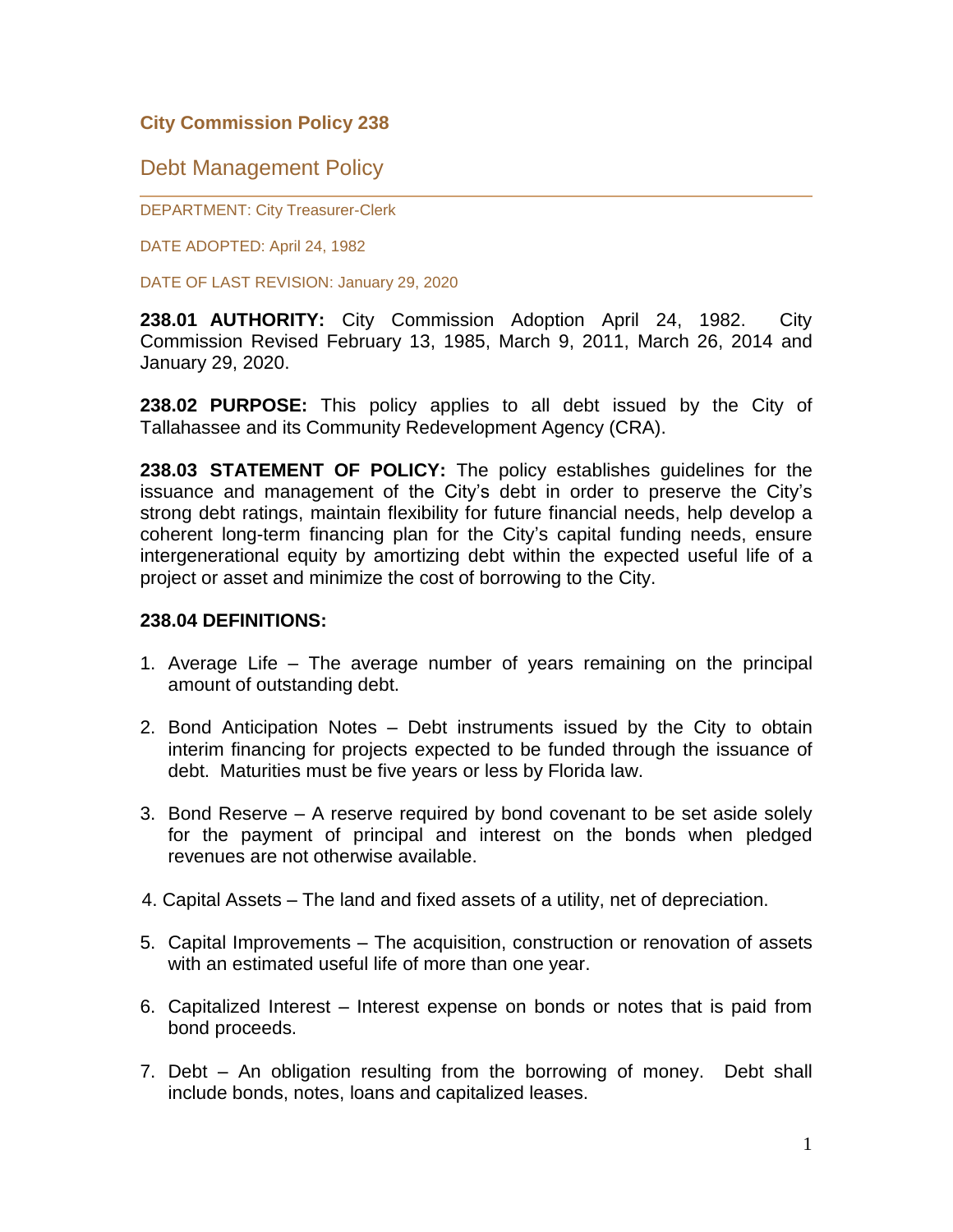8. Debt Service – The amount of money required to pay or to be set aside for the payment of principal and interest on Debt.

8a. Net Debt Service – The annual amount of money required to pay or to be set aside for the payment of principal and interest on the outstanding General Government Debt less 100% of the General Government Debt Service paid by enterprise funds or other non-general government revenues.

- 9. Full Market Value The estimated full market value of assessed property. In Florida, property is assessed at no less than 85% of full market value.
- 10. General Fund Expenditures Funds expended or proposed for expenditures from the General Fund.
- 11. General Government Debt Debt incurred by the City whereby the proceeds are typically used for general government purposes and the debt is secured by the revenues or assets of general government. These revenues or assets do not include those of the enterprise funds.
	- 11a. General Obligation Bonds (G.O.) Bonds secured by a pledge of the issuer's full faith and credit. Prior to the issuance of such bonds, Florida Law requires approval by referendum.
	- 11b. General Government Revenue Bonds General Government Debt secured by a pledge of all or a portion of the City's non-ad valorem revenues. Bonds have been issued as Capital Bonds and Capital Improvement Bonds.
- 12. Long-Term Fixed-Rate Bonds Debt that has a fixed rate of interest, with a maturity of between 10 and 30 years.
- 13. Medium Term Notes Debt that has a fixed rate of interest, with a maturity of 1 to 10 years.
- 14. Rolling Medium Term Notes Medium Term Notes that are designed to be rolled periodically and result in an ultimate maturity of between 10 and 30 years.
- 15. Variable Rate Obligations Debt that has a floating rate of interest, and may have a maturity of up to 30 years.
- **238.05 EXCEPTIONS:** Any exceptions to the Policy must be approved by the City Treasurer-Clerk and the City Commission.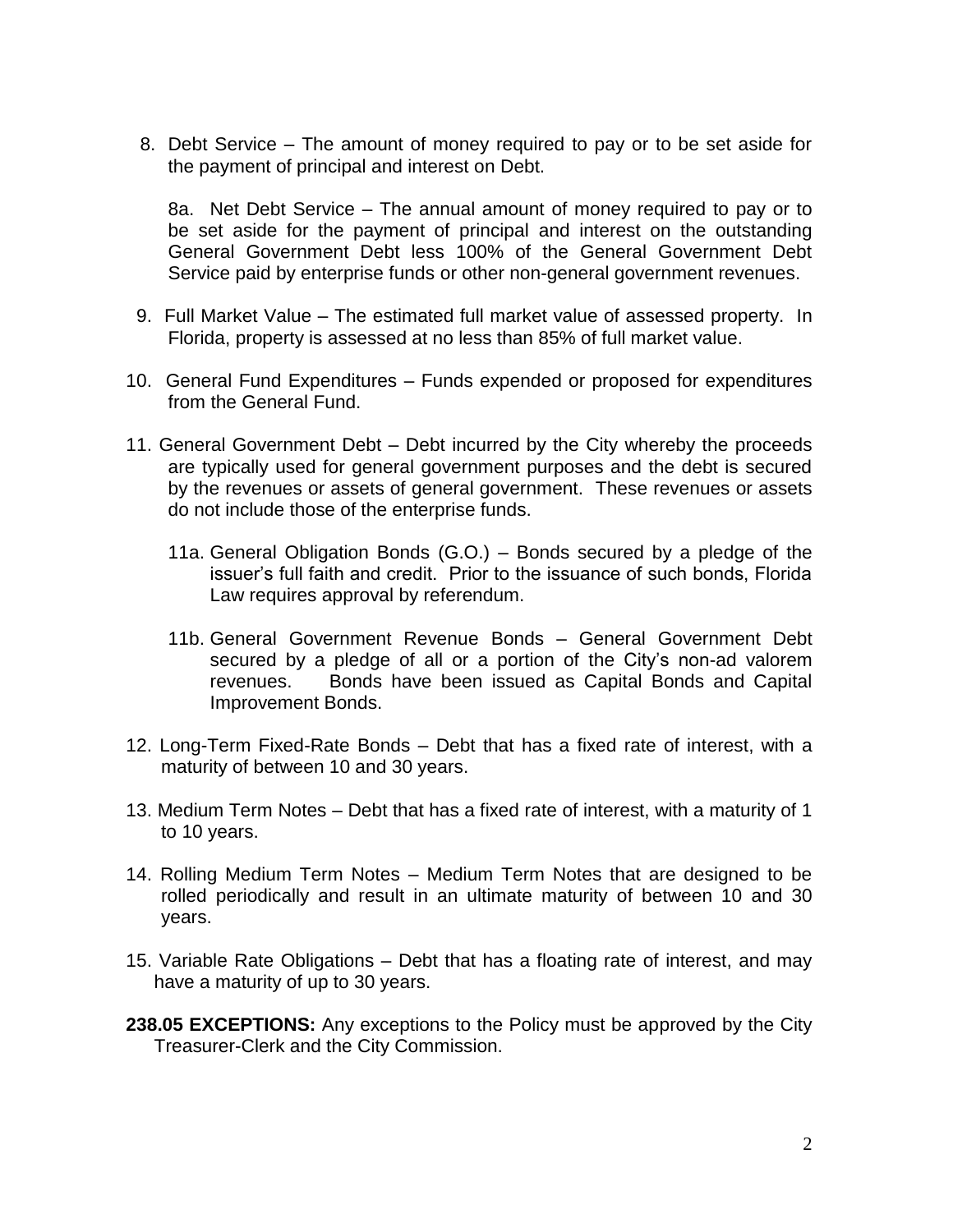**238.06 DEBT PROGRAMS:** The City has established the following debt programs to fund Capital Improvements.

1. General Government Bonds provide the funding for capital projects of the general government. These bonds are secured by a combination of general government non-ad valorem revenues. The most commonly pledged revenues have been the Half-Cent Sales Tax, the Local Communications Services Tax and the Guaranteed Entitlement Revenues.

2. Energy System Bonds provide funding for capital projects of the electric system and the natural gas system. The bonds are secured by a pledge of the electric fund and natural gas fund revenues, with each fund paying for the debt service that is associated with its projects.

3. Consolidated Utility System Bonds provide funds for capital projects for the Water, Sewer, and Stormwater facilities. The bonds are secured by a pledge of the funds' revenues, with each fund paying for the debt service that is associated with its projects.

4. Airport System Bonds provide funds for capital projects for the City's Airport. The bonds are secured by a pledge of revenues from the Airport.

# **238.06.A Debt Structure:**

1. The City seeks to minimize the cost of servicing its debt, and may issue variable rate obligations, medium term notes and long-term fixed-rate bonds in its effort to achieve this goal and diversify its debt portfolio.

- a. Variable rate obligations allow the City to access interest rates for the shortest maturities. These maturities typically have lower interest rates than longer-dated maturities given a normal sloping yield curve. While there is interest rate risk with variable rate obligations, historically variable rate debt has cost less than fixed rate debt.
- b. Medium term notes provide for a fixed rate of interest for a period of one to ten years. As with variable rate debt, medium term notes are used to lower the City's debt service costs by issuing debt that has a shorter maturity than long-term fixed rate debt. Medium term notes may be re-issued or "rolled" upon initial maturity to amortize debt over a longer period of time (20 to 30 years in total), or they may be used for projects that would have a shorter repayment term (10 years or less).
- c. Long-term fixed-rate bonds are used to lock in interest rates for periods of more than 10 years, and are the most commonly used structure for municipal debt.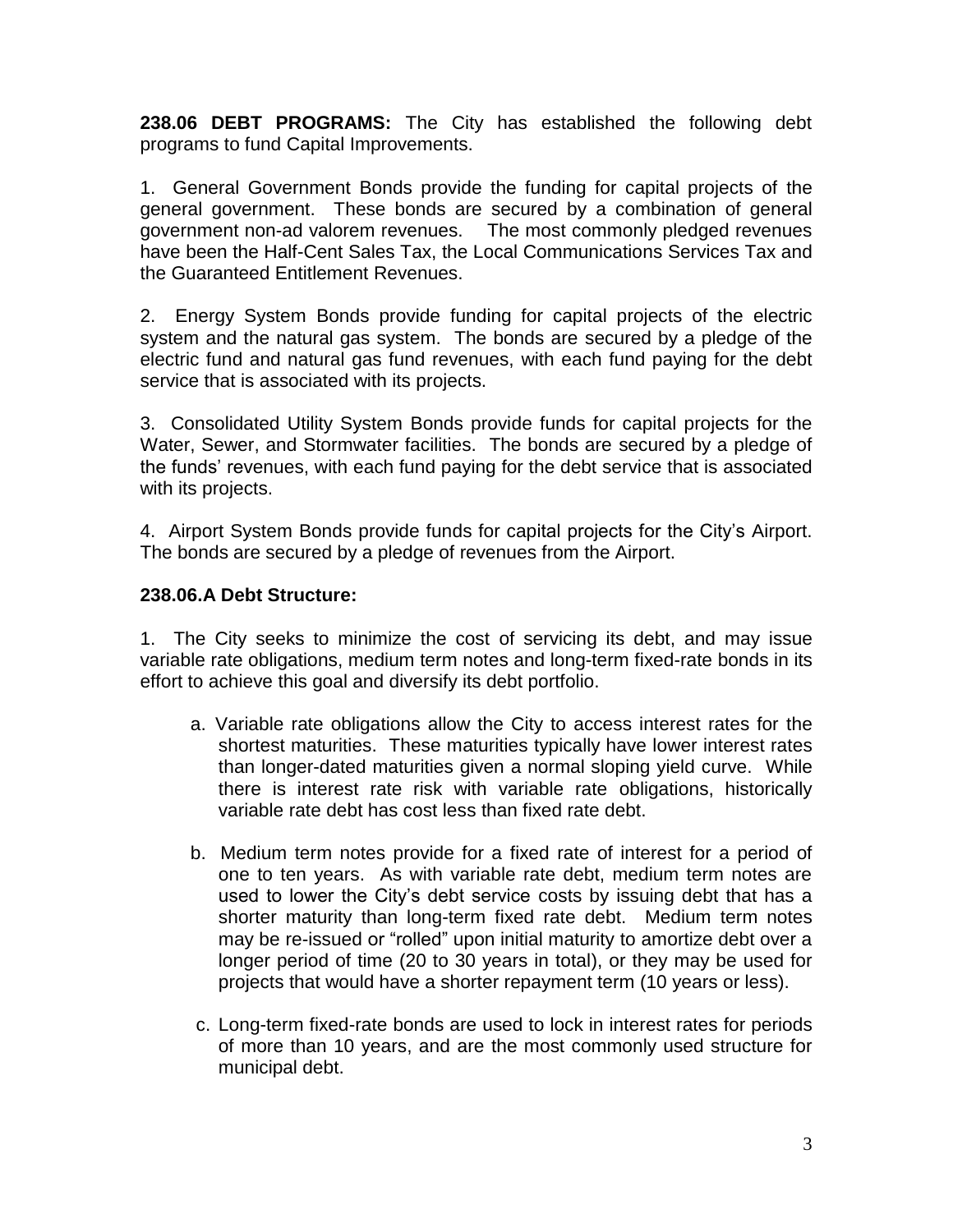2. The City is authorized to utilize Bond Anticipation Notes to provide interim funding prior to the permanent financing being put in place.

3. The City may establish and maintain a Bond Reserve Fund equal to an amount deemed prudent. Bond Reserve Funds may be funded in cash or through a surety bond. Bond Reserves funded in cash necessitated by the sale of bonds will be provided from bond proceeds.

4. The City may utilize a variety of credit enhancements that are designed to improve the credit rating or marketability of the bonds to be issued. These credit enhancements may include bond insurance, letters of credit, and additional supporting revenue pledges.

5. The City may employ the use of hedging instruments and interest rate swap agreements. These instruments may include, but are not limited to, interest rate caps, interest rate floors and interest rate collars. The City will not utilize any hedging instruments or enter into any interest rate swap transaction without adopting a separate policy governing their use.

6. The City may issue taxable bonds for a variety of purposes. Taxable bonds may or may not be subsidized by the federal government.

7. The City may participate in any debt program that provides for a subsidy from the federal government for the interest costs associated with the debt issuance. The Treasurer-Clerk shall develop procedures for complying with the regulations in order that the City receives the subsidy offered by the federal government.

### **238.06.B Debt Issuance:**

1. The City will issue debt for the purposes of acquiring or constructing Capital Improvements or for refunding prior debt issued.

2. All Capital Improvements financed through the issuance of bonds will be financed for a period not to exceed the useful life of the projects, but in no event beyond 30 years.

3. The City will seek to issue debt in the most cost effective manner, whether that be by competitive or negotiated sale or through a private placement.

4. The Treasurer-Clerk will engage bond market professionals to assist in the issuance of debt, including, but not limited to, a financial advisor, bond counsel and disclosure counsel.

### **238.06.B.1 Debt Refunding:**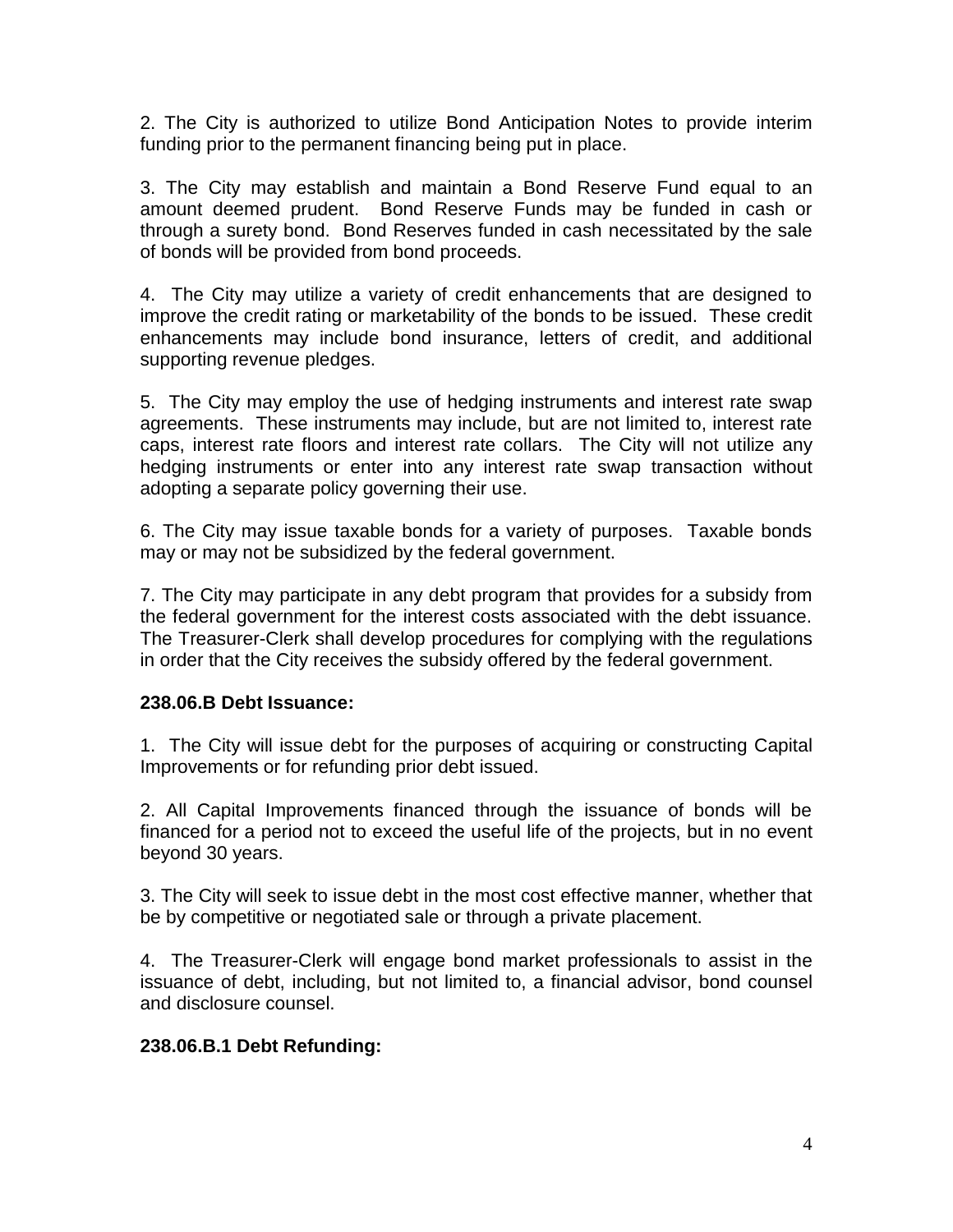1. The targeted savings for a fixed-rate refunding shall be 5% of the net present value of the refunded bonds.

2. Refundings that involve a variable rate to fixed-rate refunding or fixed-rate refunding to a variable rate will be evaluated on the economic merits that are available. Refundings that involve a variable rate component do not lend themselves to a net present value savings analysis.

**238.06.B.2 Debt Targets:** The City will monitor and report debt ratios annually and at the time of each debt issuance and strive to structure debt to meet the following targets.

1. The following targets are measures for liquidity, operating margins and debt burden.

|                                    |                                                                             | Debt Service as % of<br><b>Expenditures/Coverage</b>                    |                                                               |
|------------------------------------|-----------------------------------------------------------------------------|-------------------------------------------------------------------------|---------------------------------------------------------------|
| <b>Policy Targets</b>              | Liquidity                                                                   | Ratio                                                                   | <b>Debt Burden</b>                                            |
| <b>General Fund</b>                | Spendable General<br>Fund Balance of 15% of<br>General Fund<br>Expenditures | Net Debt Service to be less<br>than 10% of General Fund<br>Expenditures | Debt as a % of<br><b>Full Market</b><br>Value less than<br>2% |
| <b>Consolidated Utility System</b> | 150 days cash on hand                                                       | Debt Service Coverage of<br>1.50X or higher                             | Debt as a % of<br>Capital Assets<br>less than 50%             |
| <b>Energy System</b>               | 210 days cash on hand                                                       | Debt Service Coverage of<br>2.0X or higher                              | Debt as a % of<br>Capital Assets<br>less than 60%             |

2. The following targets are measures for the structure of the City's debt portfolio at the time of issuance.

| <b>Structuring Criteria</b> | <b>Average Life</b><br>(Range) | Variable<br>Rate(VR) | <b>Rolling</b><br><b>Medium Term</b><br>Notes(RMTN) | Combined<br><b>VR/RMTN</b> |
|-----------------------------|--------------------------------|----------------------|-----------------------------------------------------|----------------------------|
| <b>General Government</b>   | $10-15$ years                  | $20\%$ <sup>*</sup>  | 20%*                                                | $30\%$ *                   |
| <b>Consolidated Utility</b> | $15-20$ years                  | 25%                  | 30%                                                 | 40%                        |
| <b>Energy System</b>        | $15-20$ years                  | 25%                  | 30%                                                 | 40%                        |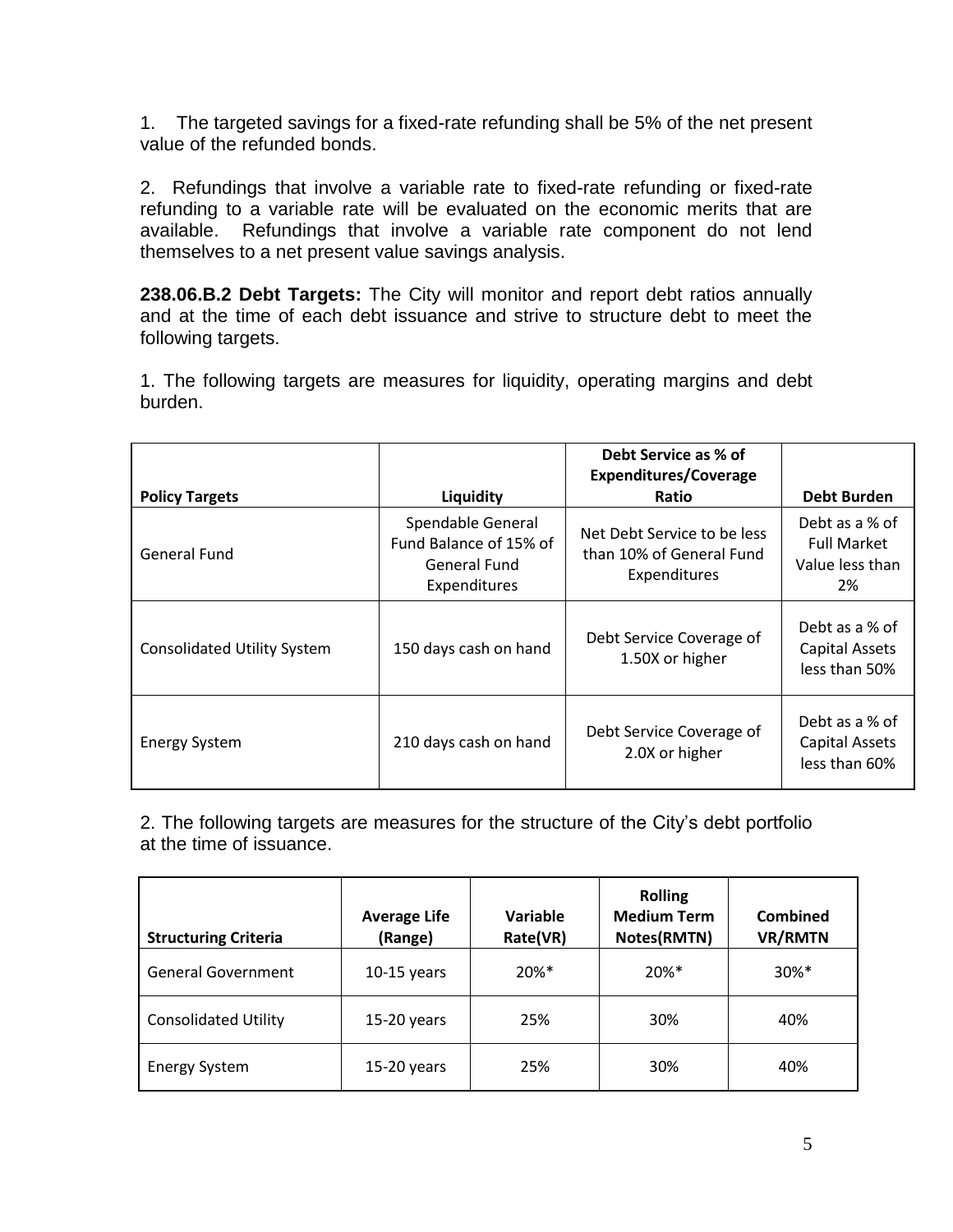\*The City shall not exceed the greater of these percentages or \$50 million individually for Variable Rate and Rolling Medium Term Notes and \$90 million combined for Variable Rate and Rolling Medium Term Notes at the time of issuance.

### **238.06.B.3 Capitalized Interest:**

1. Capitalized interest on new General Government Debt may be paid from bond proceeds for the period from the time of sale through the end of the then current fiscal year.

2. Capitalized interest on new enterprise funded debt may be paid from bond proceeds for the period from the time of sale through when the new asset is expected to be operational.

### **238.06.C Post Debt Issuance Policies:**

1. Disclosure of material events shall be made in compliance with regulatory bodies, including the Securities and Exchange Commission (SEC) and the Municipal Securities Rulemaking Board (MSRB). The City shall ensure that appropriate documents are provided to the Electronic Municipal Market Access (EMMA) system in a timely manner.

2. The City shall maintain and follow post-compliance procedures to aid in compliance efforts with regulatory bodies.

3. Unless otherwise indicated in governing ordinances or resolutions, bond proceeds will be invested in accordance with the City's Non-Pension Investment Policy (#234).

4. The City will promote positive investor relations by providing various materials to holders of City debt, including the Annual Report to Bondholders.

**238.06.D Conduit Debt:** The City may choose to issue conduit debt on behalf of private entities in the form of industrial revenue bonds or similar instruments. The City shall maintain the guidelines for this program in Commission Policy #240, Industrial Revenue Bond Issuance.

**238.06.E Tax Equity and Fiscal Responsibility Act (TEFRA) Debt:** The City Commission, in the capacity as "host government", may choose to approve a TEFRA Resolution authorizing the issuance of debt by a non-profit charitable corporation. The City would not be a party to the issuance nor would the issuance be a conduit debt of the City. Any such approval will be in accordance with Commission Policy 239, TEFRA Host.

### **238.07 PROCEDURES:** Not applicable